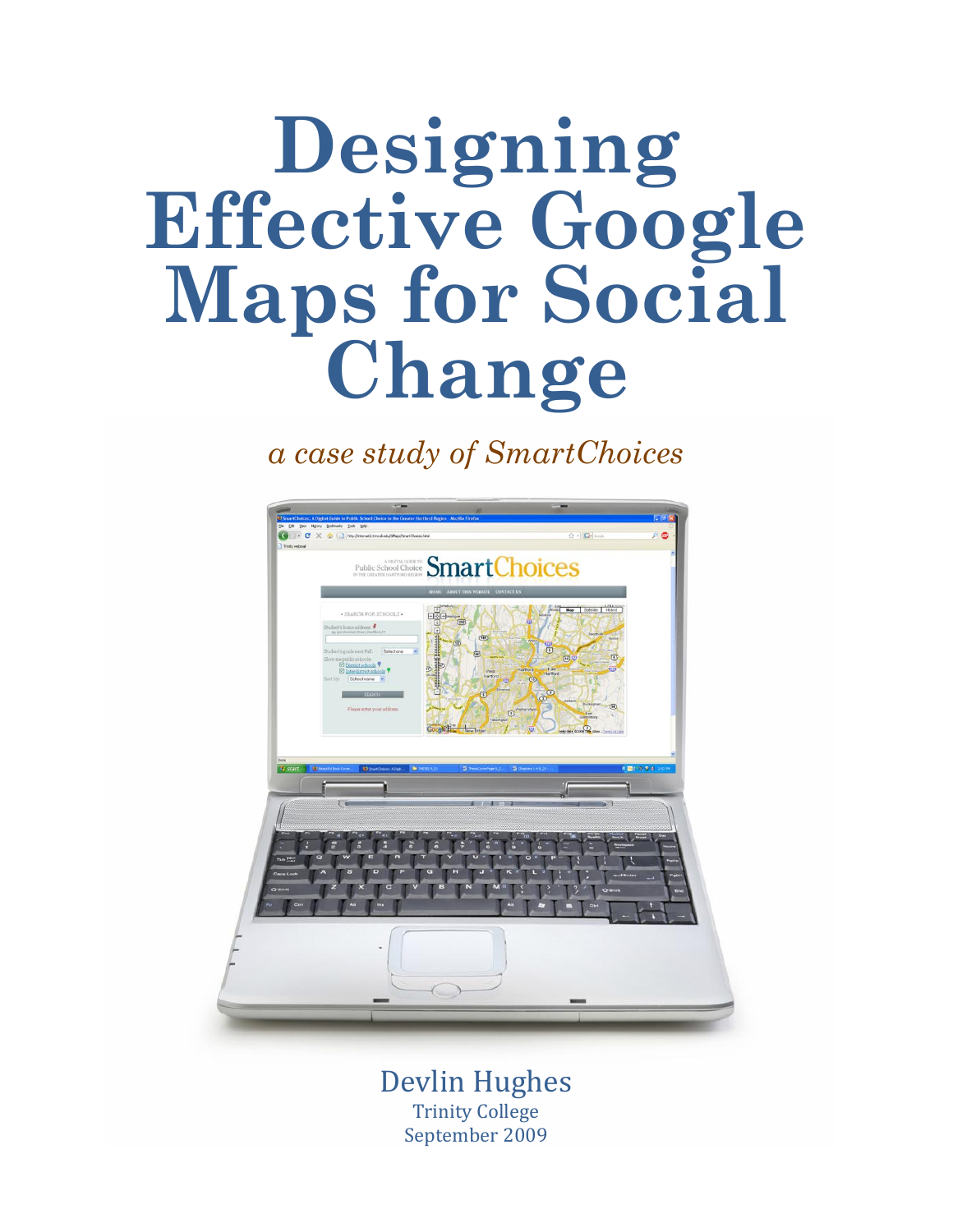Designing Effective Google™ Maps for Social Change © 2009, by Devlin Hughes All rights reserved

Available for Download at http://www.trincoll.edu/depts/educ/css/designing.html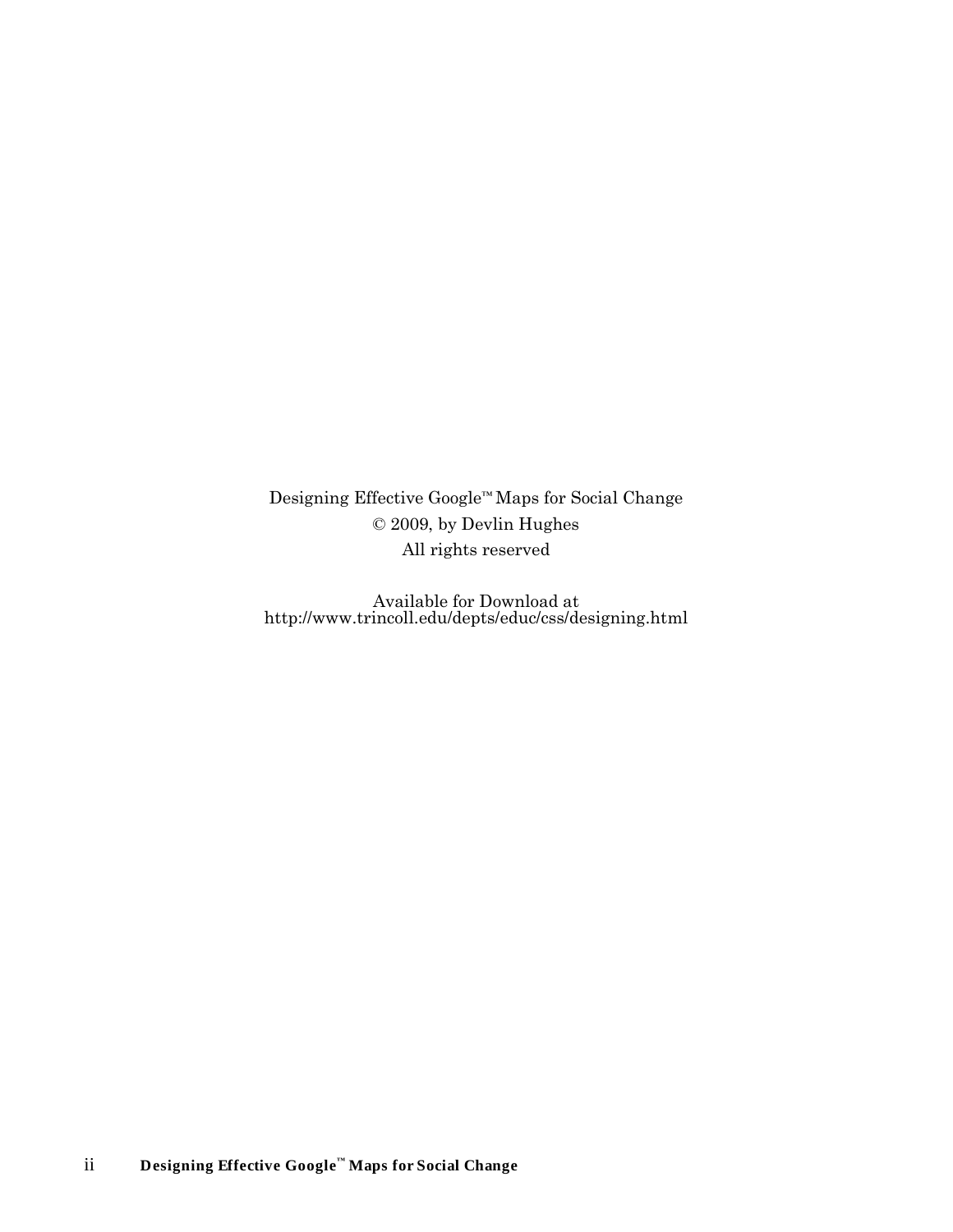# **table of contents**

| CH. 1<br>1         | What are Google™ Mashups?                                                                       |
|--------------------|-------------------------------------------------------------------------------------------------|
| <b>CH. 2</b><br>6  | What are Google™ Mashups Used For?                                                              |
| <b>CH.3</b><br>9   | Introduction to the Case Study: SmartChoices                                                    |
| <b>CH.4</b><br>13  | How Can Google™ Mashups Help a Community?                                                       |
| <b>CH.5</b><br>25  | Addressing a Need: What Communities are Good<br>Candidates for a Website with a Google™ Mashup? |
| CH. 6<br>31        | Making a Website Intuitive                                                                      |
| <b>CH.7</b><br>46  | Making a Website Useful                                                                         |
| <b>CH. 8</b><br>61 | Making a Website Accessible                                                                     |
| <b>CH. 9</b><br>64 | Aesthetics: Useful Advice for Creating an<br><b>Attractive Website</b>                          |
| CH. 10<br>70       | Getting the Word Out and Maintaining the Site                                                   |
| 74                 | Sources                                                                                         |
| 80                 | Appendix                                                                                        |
| 82                 | Acknowledgements                                                                                |